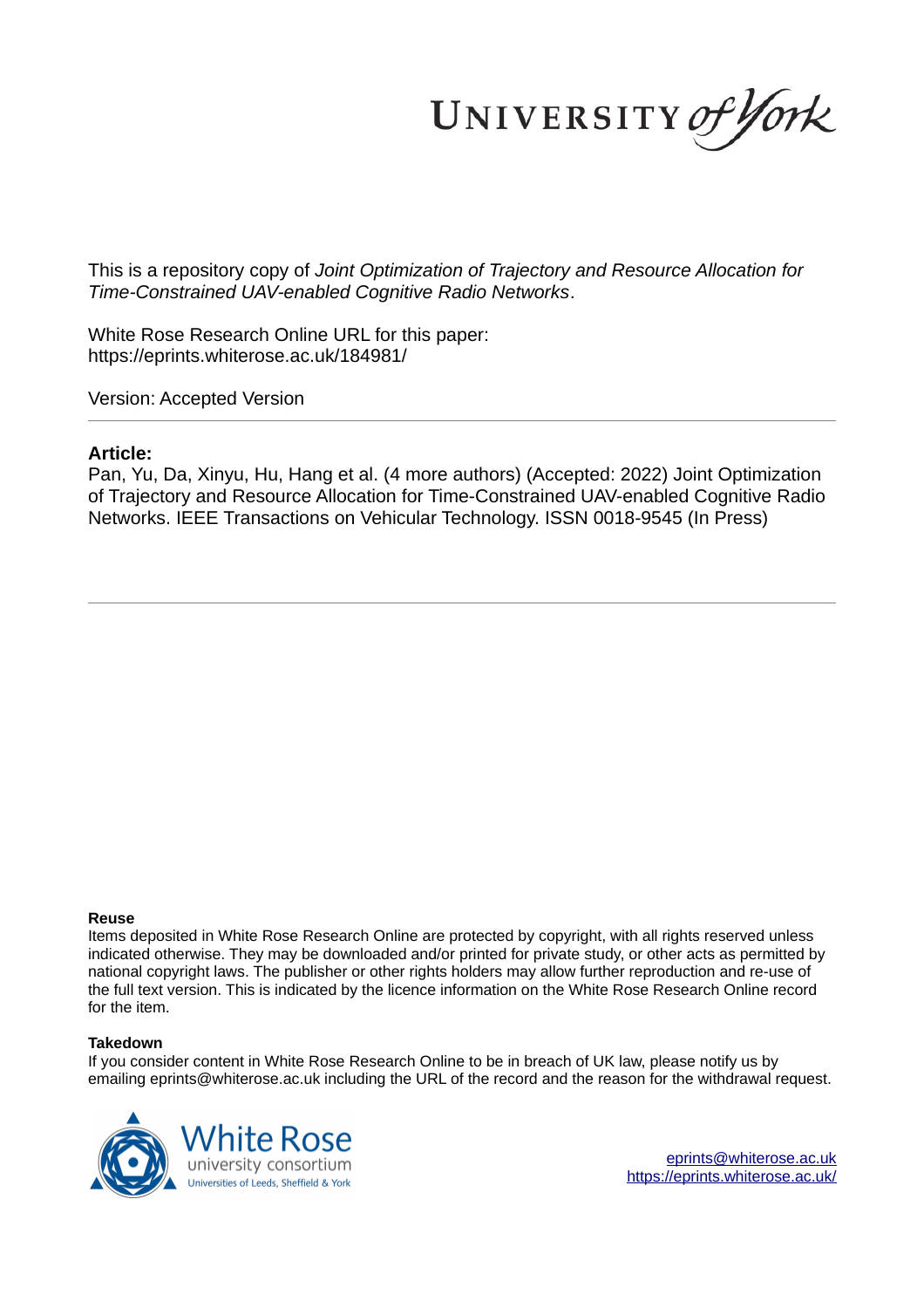1

# Joint Optimization of Trajectory and Resource Allocation for Time-Constrained UAV-enabled Cognitive Radio Networks

Yu Pan, Xinyu Da, Hang Hu, *Member, IEEE,* Yangchao Huang, Miao Zhang, *Member, IEEE,* Kanapathippillai Cumanan, *Senior Member, IEEE,* and Octavia A. Dobre, *Fellow, IEEE*

*Abstract*—Unmanned aerial vehicle (UAV)-enabled communication has emerged as an irreplaceable technology in military, disaster relief and emergency scenarios. This correspondence investigates the average throughput in a UAV-enabled cognitive radio network, where the UAV is regarded as a dedicated secondary user to enhance the network coverage and spectral efficiency. Based on the probabilistic line-of-sight channel, we exploit the joint design of UAV trajectory and resource allocation to maximize the average throughput under the constraints of cochannel interference and completion time. The original problem is a mixed integer non-convex problem which is generally NPhard. We first decompose the primal problem into a bilevel programming problem, and then propose an efficient highquality algorithm based on the particle swarm optimization approach. The optimized trajectory reveals the trade-off between throughput and co-channel interference. Numerical results verify the superiority of the proposed algorithm as compared to other benchmark schemes.

*Index Terms*—Cognitive radio network, unmanned aerial vehicle (UAV) communication, trajectory design, throughput maximization.

## I. INTRODUCTION

U NMANNED aerial vehicle (UAV)-enabled communica-<br>tion is considered as a promising technique to signifi-<br>example immense the example and the performance of terrestic tion is considered as a promising technique to significantly improve the coverage and the performance of terrestrial communication networks. Due to their flexibility, UAVs can be deployed in many wireless communication scenarios, such as disaster relief and emergency communications [1]. Furthermore, UAVs are capable of providing reliable services in

Copyright (c) 2015 IEEE. Personal use of this material is permitted. However, permission to use this material for any other purposes must be obtained from the IEEE by sending a request to pubs-permissions@ieee.org.

This work was supported in part by the National Natural Science Foundation of China under Grants 61901509, 62101080, and 62101560, and in part by the President Foundation of Air Force Engineering University under Grant XZJK2019033, and in part by the Science and Technology Research Program of Chongqing Municipal Education Commission of China under Grant KJQN202100738. (*Corresponding author: Xinyu Da.*)

Yu Pan is with the Graduate College, Air Force Engineering University, Xi'an 710077, China (e-mail: panyu@mail.nwpu.edu.cn).

Xinyu Da is with the College of Artificial Intelligence, Yango University, Fuzhou 350015, China (e-mail: kgddxy@163.com).

Hang Hu and Yangchao Huang are with the Information and Navigation College, Air Force Engineering University, Xi'an 710077, China (e-mail: xd huhang@126.com; gxyxhbwhyc@sohu.com).

Miao Zhang is with the School of Information Science and Engineering, Chongqing Jiaotong University, Chongqing 400074, China (email: msczz@foxmail.com).

Kanapathippillai Cumanan is with the Department of Electronic Engineering, University of York, York, United Kingdom, YO10 5DD (email: kanapathippillai.cumanan@york.ac.uk).

Octavia A. Dobre is with the Department of Electrical and Computer Engineering, Memorial University, St. John's, NL A1B 3X5, Canada (e-mail: odobre@mun.ca).

conventional communication systems. For example, they can support wireless services for users who are out of terrestrial network coverage [2].

Unfortunately, the spectrum scarcity problem of the UAV appears to be increasingly acute and urgent, which can be attributed to the current static spectrum allocation strategy [3] and the coexistence with other wireless devices (WDs). Thus, the cognitive radio (CR) technology, with the aim of addressing this challenge by dynamically sharing the spectrum resources, has been introduced to alleviate this problem. CR enables efficient dynamic spectrum access by allowing the UAVs to share the licensed spectrum bands without degrading the communication level of the primary network. Furthermore, the UAV-enabled CR communication networks have the additional advantages of strong line-of-sight (LoS) link and flexibility to deploy sensing nodes, when compared with the conventional CR networks.

Different UAV trajectory designs were investigated in the literature. One of the challenging issues is the limited onboard energy of UAVs [4], so the flying trajectory of the UAV was optimized to minimize the energy consumption, while satisfying the target throughput requirements of the ground nodes in [5]. To fully utilize the advantages of the UAVenabled multicasting simultaneous wireless information and power transfer, the work in [6] jointly optimized the trajectory and transmit power to maximize the minimum achievable rate under the harvested energy constraints. A worst-case secrecy rate maximization problem was studied in [7] by jointly designing the three-dimensional (3D) trajectory and the time allocation under energy constraints. For throughput optimization, a joint trajectory and power control design was proposed in [8] under the constraints of flying speed, altitude, and collision avoidance. The problem was solved through employing the successive convex approximation with the firstorder Taylor approximation in both [6] and [8]. However, the interference leakage to the primary receivers (PRs) and the probabilistic LoS channel were not taken into account, which introduce challenging problems in practice [9]. Thus, the above results on trajectory optimization cannot be applied to the UAV-enabled CR communication networks.

In our previous work [10], [11], throughput maximization was considered by jointly optimizing the sensing performance, the power allocation, and the UAV positions based on a circular trajectory. In [12], the robust trajectory and beamforming design were investigated in a downlink cognitive multipleinput single-output (MISO) UAV network. Since the aforementioned work only assumed the simplified LoS channel, which is inappropriate in urban communication scenario. The authors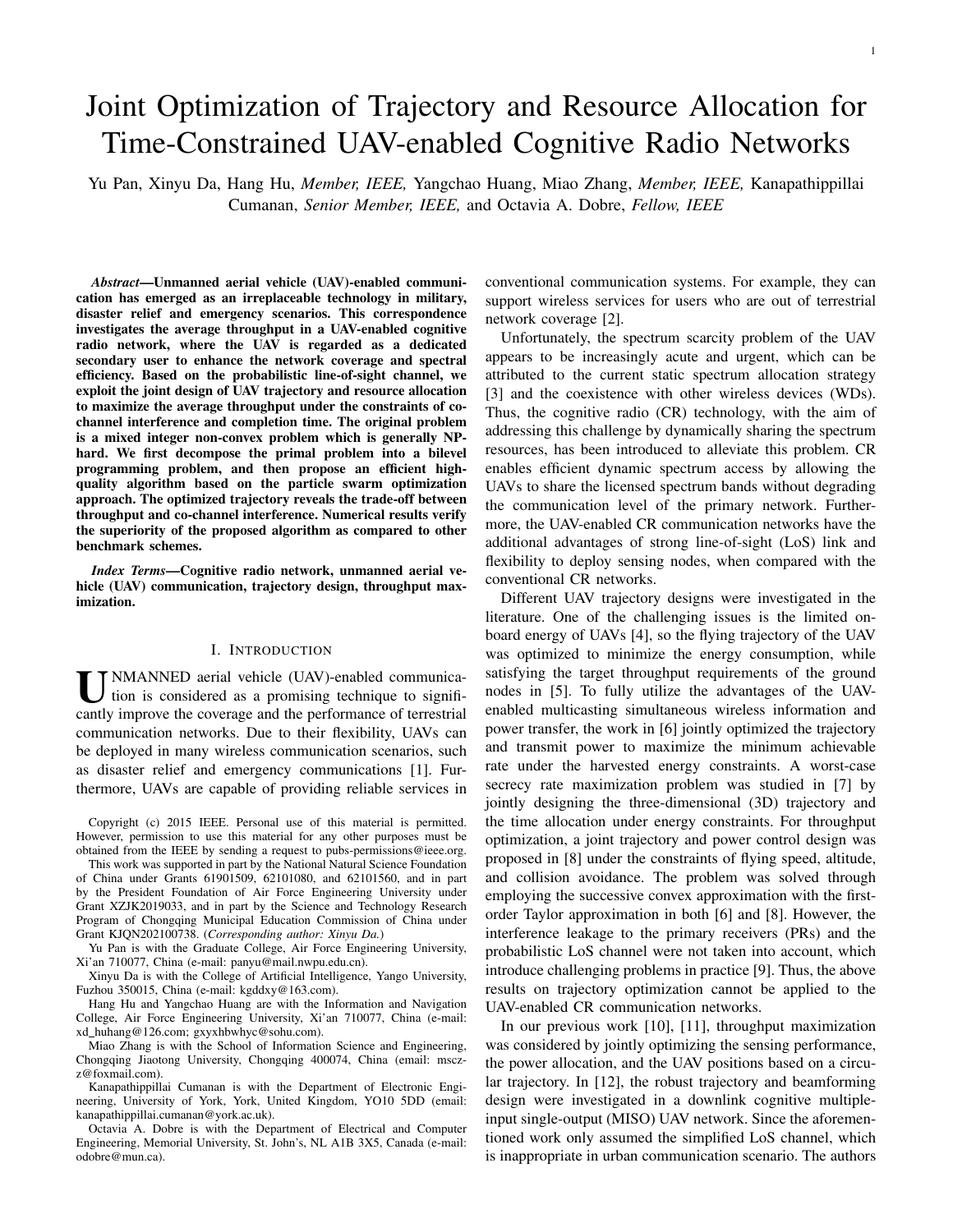in [13] considered a more practically accurate angle-dependent Rician fading channel, where the UAV was employed to harvest sensing-data from distributed sensors.

Motivated by the aforementioned work in the literature, we investigate the throughput performance of a UAV-enabled CR network under a number of constraints. In particular, the contributions of our work can be summarized as follows: 1) We extend the communication system based on the probabilistic LoS channel, which approximates the occurrence of LoS and non-LoS (NLoS) channel as a logistic function, while most of the existing works have adopted the channel dominated by the LoS component; 2) The impact of the UAV's trajectory planning and resource allocation on efficient spectrum sharing is investigated, which reveals some insights for the trade-off between the UAV's throughput and the interference leakage to the PRs; 3) The corresponding optimization problem turns out to be challenging, which is formulated as a mixed integer nonconvex problem. We transform the original problem into an equivalent two-stage problem, and develop an optimal solution with the particle swarm optimization algorithm based on decomposition, by applying pre-programmed location (PPL-PSO/D); 4) Numerical results confirm the accuracy of the analytical results and validate the superiority of the proposed algorithm.

## II. SYSTEM MODEL



Fig. 1. A UAV-enabled underlay CR communication network in highrise urban environment.

Consider the downlink transmission in a UAV-enabled CR communication network, where the UAV is dispatched as a monitor to fly along the scheduled trajectory and transmit monitoring data to the ground WDs. As illustrated in Fig. 1, the secondary network is composed of one UAV and M ground WDs denoted by S and  $G_m$   $(m \in \mathcal{M} = \{1, \dots, M\})$ , respectively. The primary network is composed of one primary transmitter (PT) and  $K$  PRs (with uncertain region), denoted by P and  $R_k$  ( $k \in \mathcal{K} = \{1, \dots, K\}$ ), respectively. The locations of the WDs and PT are assumed to be known to the UAV a priori for its trajectory design [14]. Specifically, we adopt the underlay mode in this CR network, such that the UAV can access the licensed spectrum simultaneously with the primary network while ensuring the required quality-of-service (QoS) of PRs [15]. The goal of the scheme is to transmit as much monitoring data as possible under the co-channel interference constraint during a certain time period, so the fairness of all WDs is sacrificed for performance improvement. The UAV is equipped with global positioning system (GPS) and hence its dynamic locations can be easily obtained.

The UAV is assumed to complete the flight within  $T_{\text{tot}}$ seconds, which is equally divided into  $N$  time slots, and the duration of each time slot is  $T_s$  seconds. In each *n*-th time slot, the UAV's projected location onto the horizontal plane is denoted by  $\mathbf{Q}[n] \in \mathbb{R}^{2 \times 1}$  in a 3D Cartesian coordinate system, where  $n \in \mathcal{N} = \{1, \dots, N\}$ . Then, the distance between the UAV and the  $m$ -th ground WD is given by  $d_{SG}^{m}[n] = \sqrt{h^2 + ||Q[n] - \mathbf{g}_m||^2}$ . The horizontal locations of the WDs are given by  $\mathbb{G} = \{g_1, \dots, g_M\}^T$ , with  $g_m \in \mathbb{R}^{2 \times 1}$ . Two types of channel are distinguished in this system, namely ground-to-ground (G2G) channel and air to ground (A2G) channel. In order to capture practical scenarios, the A2G channel considers stochastic shadowing based on the probabilistic LoS link, where the large-scale fading is modeled as a random variable based on the occurrence probabilities of LoS and NLoS links. The channel gain between node  $u$  and another node  $v$  can be expressed as

$$
h_{uv}^{\mathcal{L}} = \tilde{g}_{uv} \left( \text{PL}_{uv}^{\text{LoS}} \left( d_{uv} \right) \right)^{-\frac{1}{2}}, \tag{1}
$$

$$
h_{uv}^{\rm N} = \tilde{g}_{uv} \left( \text{PL}_{uv}^{\rm NLoS} \left( d_{uv} \right) \right)^{-\frac{1}{2}}, \tag{2}
$$

where  $\text{PL}_{uv}^{\text{LoS}}$  and  $\text{PL}_{uv}^{\text{NLoS}}$  denote the pathloss for LoS and NLoS links, respectively. The parameter  $d_{uv}$  is the distance between node u and v, and  $\tilde{g}_{uv}$  is the normalized channel vector with  $E[|\tilde{g}_{uv}|^2] = 1$ . Moreover, the small-scale fluctuations are ignored in this paper, since the trajectory of UAV is mainly designed in an off-line manner, and is not aimed to cater to the small-scale fading that usually varies randomly as well as more rapidly over space when compared to large-scale channel power gains [15]. The average pathloss for LoS and NLoS links are given by [16]:

$$
PL_{uv}^{\text{LoS}}(dB) = lg\left(\frac{4\pi f d_{uv}}{c}\right) + \xi_{\text{LoS}},\tag{3}
$$

$$
PL_{uv}^{NLoS}(dB) = lg\left(\frac{4\pi f d_{uv}}{c}\right) + \xi_{NLoS},
$$
 (4)

where  $\xi_{\text{LoS}}$  and  $\xi_{\text{NLoS}}$  denote the average additional propagation loss for LoS and NLoS links, respectively.  $f$  is the carrier frequency and  $c$  is the speed of light. The probability of the LoS link for the  $m$ -th WD in the  $n$ -th time slot is given by  $p_m^{\text{LoS}}[n]$ , which generally depends on the propagation environment and the elevation angle  $\theta$  between the UAV and ground nodes. Therefore,  $p_m^{\text{LoS}}[n]$  is expressed as

$$
p_m^{\text{LoS}}[n] = \frac{1}{1 + \alpha \exp[-\beta(\theta_m[n] - \alpha)]},\tag{5}
$$

where  $\alpha$  and  $\beta$  are constant values determined by the propagation environment, and the elevation angle (in degrees) can be calculated as

$$
\theta_m[n] = \frac{180}{\pi} \arcsin\left(\frac{h}{d_{\rm SG}^m[n]}\right). \tag{6}
$$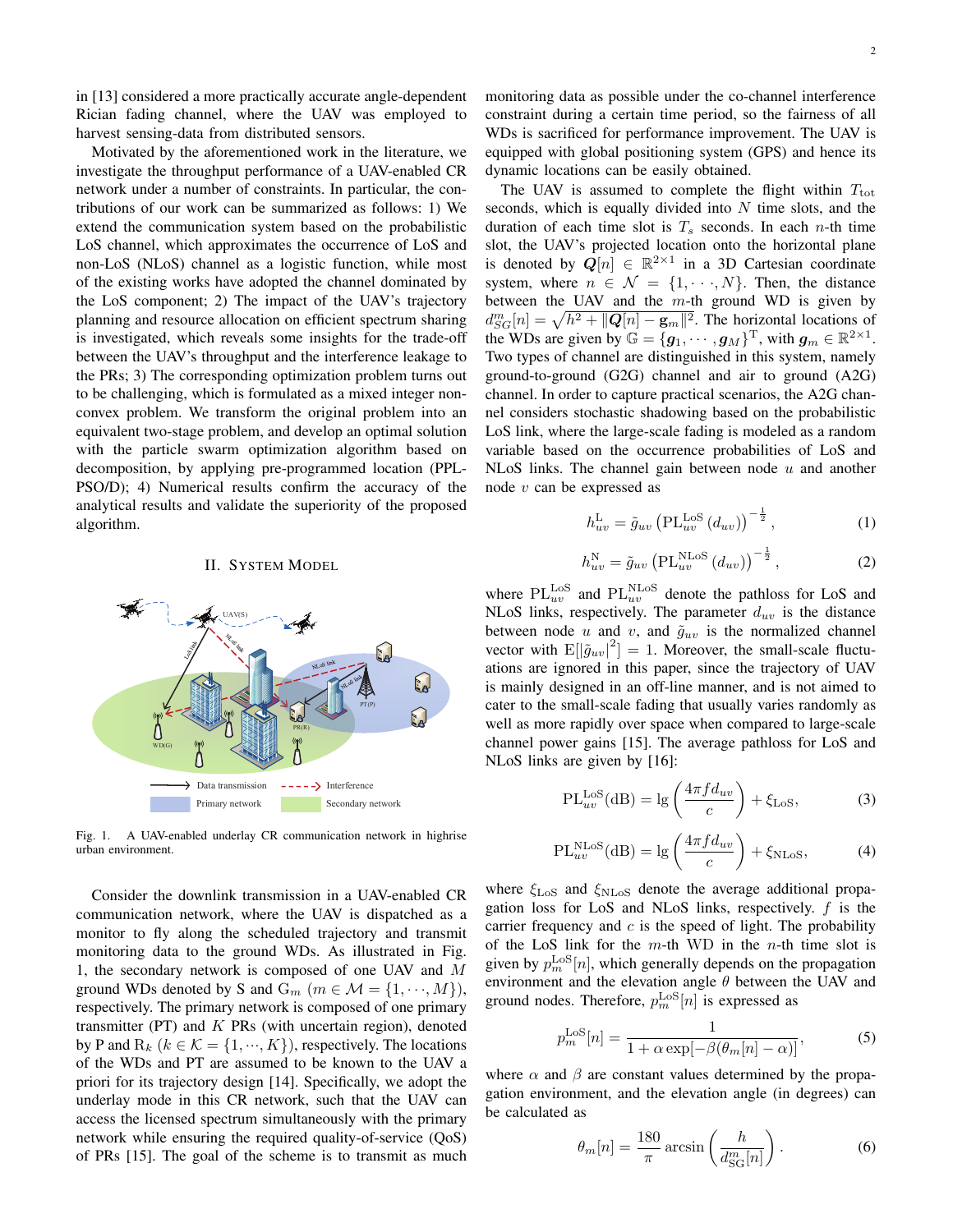Considering the UAV-WD scheduling, we employ a binary variable  $\lambda_m[n] \in \{0,1\}$  to characterize the allocation strategy in the *n*-th time slot:  $\lambda_m[n] = 1$  indicates that the *m*-th WD is woken up to communicate with the UAV, otherwise,  $\lambda_m[n] = 0$ . Since the UAV communicates with the ground WDs under the time-division multiple access (TDMA) mode, we can obtain

$$
\sum_{m=1}^{M} \lambda_m[n] \le 1, \quad \forall n \in \mathcal{N}.
$$
 (7)

In each time slot, the transmission power allocated to the UAV to be optimized is given by  $P[n]$ , the transmission power of the PT is given by  $P_{P_2}$  and the received power at the PR can be defined as  $P_P|h_{\text{PR}}^N|$  $2^2$ . The protected boundary is defined due to the uncertainty of the location information of PR, which is denoted by  $L^*$  and this can ensure the QoS of the primary network.  $L^*$  is determined by the signal-to-noise radio (SNR) threshold  $\gamma^{th}$  of the PR, which satisfies  $\frac{P_P|h_{\text{PR}}^N|^2}{\sigma^2} \ge \gamma^{th}$  ( $\sigma^2$ ) is the noise power at the PR). The deployment of the PRs is generally random and unknown; hence, we assume that the PR is located on the protected boundary such that its QoS can be guaranteed. The constraint on the outage threshold is given as

$$
\frac{P[n] \left( p_{\rm SR}^{\rm LoS}[n] \left| h_{\rm SR}^{\rm L} \right|^2 + p_{\rm SR}^{\rm NLoS}[n] \left| h_{\rm SR}^{\rm N} \right|^2 \right) + \sigma^2}{P_{\rm P} \left| h_{\rm PR}^{\rm N} \right|^2} \le \theta_{\rm out} \,, \tag{8}
$$

where  $p_{SR}^{\text{LoS}}[n]$  is the probability of the LoS link between the m-th UAV and the PR in the n-th time slot, and  $\theta_{\text{out}}$  is the outage threshold.

## III. PROBLEM FORMULATION AND PROPOSED SOLUTION

## *A. Problem Formulation*

In this section, we formulate the design problem to maximize the average throughput of the UAV over all time slots. Based on the system model in the previous section, the expectation of the system throughput in the  $n$ -th time slot can be derived as

$$
\mathbb{E}\left(R_m[n]\right) = \pi_0 \mathbb{E}\left(\bar{R}_m[n]|i=0\right) + \pi_1 \mathbb{E}\left(\bar{R}_m[n]|i=1\right),\tag{9}
$$

where  $i \in \mathcal{I} = \{0, 1\}$ , and  $i = 1$  represents the case that the actual state of PT is present, otherwise  $i = 0$ .  $\pi_1$  is the probability of the existence of PT and  $\pi_0$  is the probability of the absence of PT. The mathematical expectation of the throughput between the UAV and the  $m$ -th WD denoted by  $\mathbb{E}\left(\overline{R}_m[n]\right)$  is given by

$$
\mathbb{E}\left(\bar{R}_m[n]\right) = p_m^{\text{LoS}}[n]R_m^{\text{L}}[n] + p_m^{\text{NLoS}}[n]R_m^{\text{N}}[n],\tag{10}
$$

where  $R_m^{\text{L}}[n]$  and  $R_m^{\text{N}}[n]$  are the throughput between the UAV and the m-th WD in LoS and NLoS links, respectively, which can be calculated as

$$
R_m^{\text{L}}[n] = \begin{cases} B \log_2 \left( 1 + \frac{P_m[n] |h_{\text{SG}}^{\text{L}}|^2}{\sigma^2} \right), & i = 0\\ B \log_2 \left( 1 + \frac{P_m[n] |h_{\text{SG}}^{\text{L}}|^2}{\sigma^2 + P_{\text{P}} |h_{\text{PG}}^{\text{R}}|^2} \right), & i = 1 \end{cases}
$$
(11)

$$
R_m^N[n] = \begin{cases} B \log_2 \left( 1 + \frac{P_m[n] |h_{\text{SG}}^N|^2}{\sigma^2} \right), & i = 0\\ B \log_2 \left( 1 + \frac{P_m[n] |h_{\text{SG}}^N|^2}{\sigma^2 + P_P |h_{\text{PG}}^N|^2} \right), & i = 1. \end{cases}
$$
(12)

where the signal bandwidth is denoted by  $B$ . As the UAV's location and the probability of the LoS link are time-varying, we consider the average throughput over all time slots, which can be defined as

$$
\tilde{R} = \sum_{n=1}^{N} \sum_{m=1}^{M} \frac{\lambda_m[n] \mathbb{E} \{R_m[n]\}}{N}.
$$
 (13)

In this correspondence, we jointly optimize the UAV-WD scheduling  $\lambda_m[n]$ , the transmission power allocation  $P[n]$ , and the UAV trajectory  $Q[n]$ . The objective is to maximize the average throughput of the UAV under the constraints of the completion time, maximum speed, and outage threshold. Therefore, the original problem can be formulated as

$$
\textbf{(P1)}\ \max_{\mathbf{Q}[n],\lambda_m[n],P[n]} \tilde{R} \tag{14a}
$$

$$
s.t. \tT \le T_{\text{tot}}, \t(14b)
$$

$$
\|Q[n+1] - Q[n]\| \le v_{\text{max}} \cdot T_{\text{s}},
$$
\n(14c)

$$
\frac{P_{\rm P} \left| h_{\rm PR}^{\rm N} \right|^2}{\sigma^2} \ge \gamma^{\rm th},\tag{14d}
$$

$$
(7), (8), \t(14e)
$$

where  $T_{\text{tot}}$  is the maximum mission completion time,  $\mathbf{Q}[0] =$  $Q_I$ ,  $Q[N+1] = Q_F$ , and  $Q_I$  and  $Q_F \in \mathbb{R}^{2 \times 1}$  represent the UAV's initial and final projected locations on the horizontal plane.

## *B. A Two-stage PPL-PSO/D Algorithm to Solve Problem* (P1)

Problem (P1) is a mixed integer non-convex optimization problem, where the binary discrete variable  $\lambda_m[n]$  defined in (7) and the discrete trajectory of the UAV  $(Q[n])$  in (14c) impose several non-convex constraints. Therefore, we utilize the PPL-PSO/D algorithm to determine the optimal solution. To make the problem tractable, we first convert it into a bilevel problem, which first solves the UAV-WD scheduling problem. The inner problem can be written as

$$
\textbf{(P2.1)} \quad \max_{\lambda_m[n]} \ \hat{R}[n] = \sum_{m=1}^M \lambda_m[n] \mathbb{E} \left\{ R_m[n] \right\} \tag{15a}
$$

s.t. 
$$
(14d), (14e)
$$
. (15b)

As can be seen, the inner problem  $(P2.1)$  is a singlevariable integer problem, which can be easily solved through exhaustive enumeration, and the solution is given by  $R_{\text{max}}[n]$ . As the locations of the UAV are time-varying, the value of  $\lambda_m[n]$  is also varying over time. The decomposition by (P2.1) and (P2.2) enables the tractability of this optimization problem. Then, the outer problem to optimize the UAV trajectory and power allocation can be defined as

$$
(P2.2) \qquad \max_{\mathbf{Q}[n], P[n]} \tilde{R} = \sum_{n=1}^{N} \frac{\hat{R}_{\text{max}}[n]}{N} \qquad (16a)
$$

s. t. 
$$
(14b), (14c).
$$
 (16b)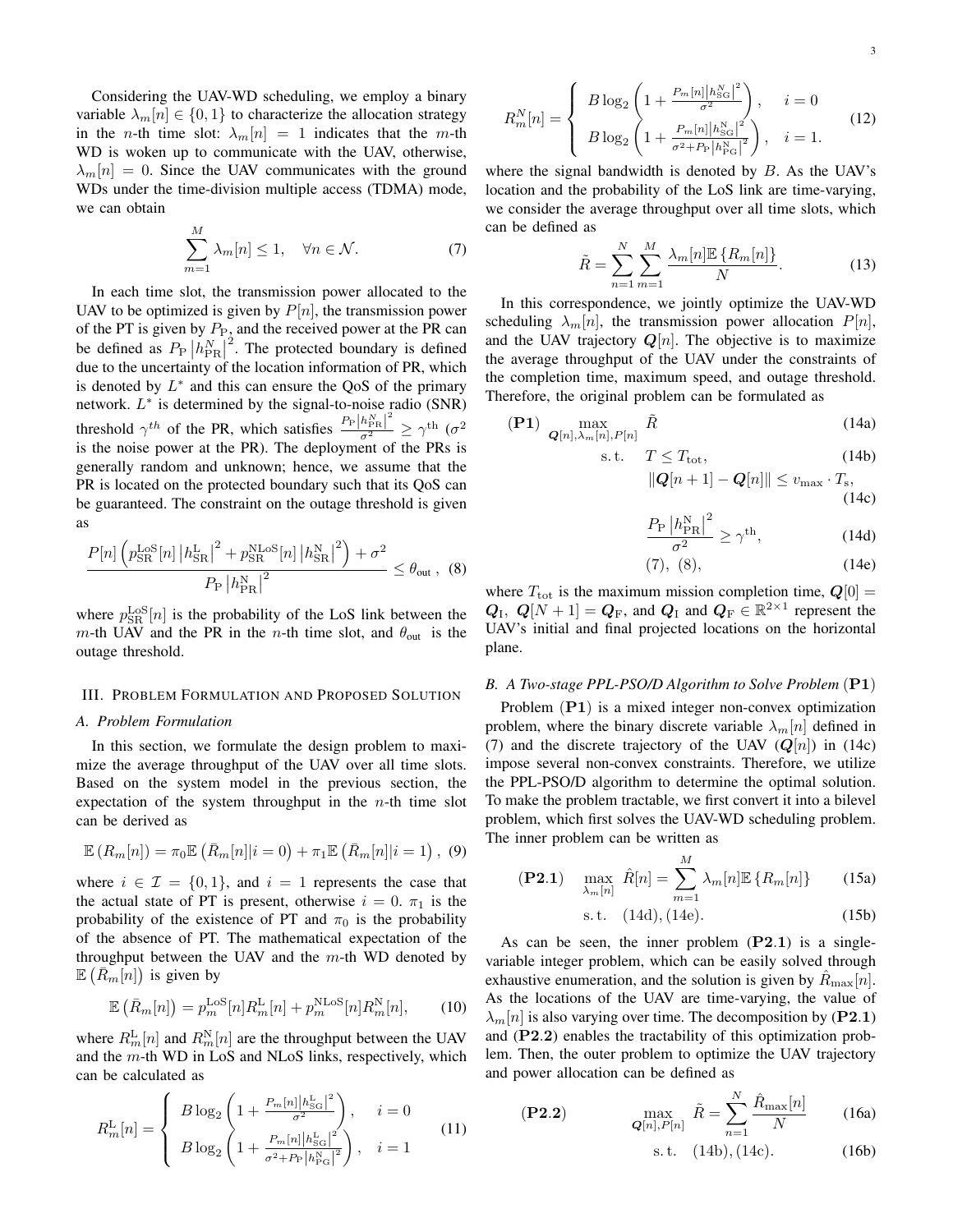The proposed iterative algorithm to solve this two-stage problem is based on the PSO algorithm with pre-programmed locations, which can obtain the approximated optimal trajectory  $\boldsymbol{Q} \in \mathbb{R}^{2 \times N}$ .

The search space in problem  $(P2.1)$  is 2N-dimensional and the generation matrix is given by  $\mathbb{X} = \{x_1^t, x_2^t...x_A^t\}^T$ , where  $A$  is the population size of the particle swarm and  $t$ is the iteration times. Thus,  $x_a^t \in \mathbb{R}^{1 \times 2N}$  corresponds to the  $a$ -th particle's location at the  $t$ -th iteration. Considering the constraint (14c), we pre-programmes the particle location  $x_a^t$ as

$$
\boldsymbol{x}_{a}^{t}(i) = \begin{cases} \frac{a+1-g(i)}{A+1} \boldsymbol{Q}_{\mathrm{I}}(1) + \frac{g(i)}{A+1} \boldsymbol{Q}_{\mathrm{F}}(1), & i = 2n+1\\ \frac{a+1-g(i)}{A+1} \boldsymbol{Q}_{\mathrm{I}}(2) + \frac{g(i)}{A+1} \boldsymbol{Q}_{\mathrm{F}}(2), & i = 2n, \end{cases}
$$
(17)

where  $g(i) = \lfloor \frac{i+1}{2} \rfloor$ , with  $\lfloor (\cdot) \rfloor$  denoting the floor operation. The fitness value will be computed as  $F_a^t$  in each iteration, which is determined by the average communication throughput  $\tilde{R}$  and the penalty function  $g(\boldsymbol{x}_{a}^{t})$  for constraint (14c). The expression of  $F(x)$  and  $g(x)$  are given as

$$
F(\mathbf{x}) = \sum_{n=1}^{N} \hat{R}_{\text{max}}[n] + g(\mathbf{x}),
$$
 (18)

$$
g(\boldsymbol{x}) = \sum_{n=0}^{N} \xi \cdot \max(0, ||\boldsymbol{Q}[n+1] - \boldsymbol{Q}[n]|| - v_{\max}T_{s}), \tag{19}
$$

where the value of  $\xi$  is assumed to be a large negative number. For each swarm, the optimal particle location is updated as  $q_a^t$  with its fitness value denoted by  $y_a^t$ . Consequently, the global optimum particle  $q^*$  can be achieved, which provides the maximum average throughput  $y^*$ . Since the fitness value of P1 remains monotone non-decreasing after each iteration, and is upperbounded by a finite value, the proposed algorithm is guaranteed to converge. The proposed PPL-PSO/D algorithm also considers the inertia weight  $\omega$  as a variable to enhance the algorithm performance. The details of the improved PPL-PSO/D algorithm are provided in Algorithm 1, where  $\Psi$  and Φ are two matrices with the elements randomly distributed  $\in [0, 1]$ , and  $t_{\text{max}}$  represents the maximum iteration number.

#### IV. NUMERICAL RESULTS

In this section, numerical results are provided to validate the performance of our proposed algorithm. The channel model has been described in Section II. The simulation parameters are set as follows:  $A = 1000$ ,  $t_{\text{max}} = 2 \times 10^4$ ,  $B = 10^5$  Hz [11],  $P_P = 30$  dB,  $\sigma^2 = -78$  dBm,  $G = [-50, -300; 50, 150; 100, 0], N = 15, f = 2.44$ GHz, and  $v_{\text{max}} = 18$  m/s. In accordance to the Federal Aviation Administration regulation, the altitude of the UAV is  $h = 100$  m. As for the general highrise urban environment, the parameters are set as  $\alpha = 25$ ,  $\beta = 0.112$ ,  $\xi_{\text{LoS}} = 2.3$  dB and  $\xi_{\text{NLoS}} = 34$  dB. Regarding the underlay mode of the CR network, we adopt  $\pi_1 = 0.7$ ,  $\gamma^{\text{th}} = 5.5$  dB and  $\theta_{\text{out}} = -28$ dB.

In Fig. 2, the optimal UAV's trajectories with joint optimization and separate optimization are presented. The separate optimization indicates that the trajectory is first optimized





(b) Separate optimization

Fig. 2. The optimized UAV trajectories versus different mission completion times.



Fig. 3. The optimal UAV-WD scheduling and transmission power  $P[n]$  with  $T_{\text{tot}} = 50$  s.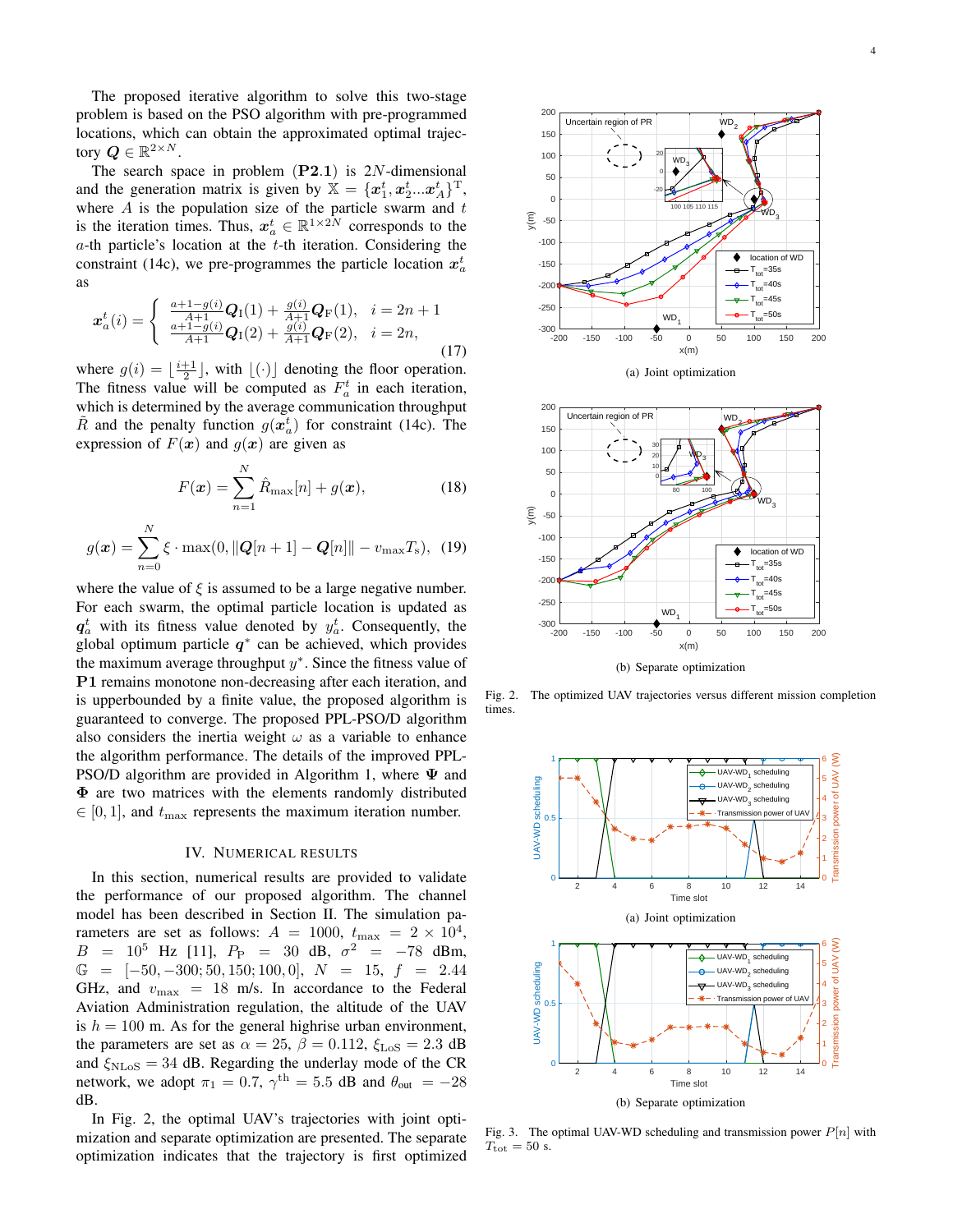Algorithm 1 : PLL-PSO/D algorithm for average throughput maximization.

- 1: Initialize the location matrix  $\mathbb{X} = \{x_1^t, x_2^t, \dots, x_A^t\}^T$  by formula (17),  $y_a^t = 0$ ,  $y^* = \max\{y_a^t; a = 1, \dots, \hat{A}\}$ , and  $t=0;$
- 2: while  $t < t_{\text{max}}$  do
- 3: **for**  $n = 1 : N$ 4:  $\omega = 1.4 - \frac{0.4t}{t_{\text{max}}}, c_1 = 2, c_2 = 2;$ 5:  $\boldsymbol{v}_a^{t+1}(n) = \omega \boldsymbol{v}_a^t(n) + c_1 \boldsymbol{\Psi}^t \left( \boldsymbol{q}_a^t(n) - \boldsymbol{x}_a^t(n) \right)$  $+c_2\Phi^t (q_*^t(n) - x_a^t(n));$
- 6:  $\boldsymbol{x}_a^{t+1}(n) = \boldsymbol{x}_a^{t}(n) + \boldsymbol{v}_a^{t+1}(n);$
- 7: **for**  $a = 1 : A$
- 8: Compute the fitness value of  $x_a^t(n)$ ;
- 9: Update the optimal fitness value  $y_a^t$  and the global fitness value  $y^*$ ;
- 10: Update the optimal population particle  $q_a^t$  and the global particle  $\overrightarrow{q}$ ;
- 11: end for
- 12: end for
- 13:  $t = t + 1$ ;
- 14: end while

without power allocation, and the differences between the trajectories are analyzed as follows. Generally, the UAV can achieve the maximum throughput when it flies above the WD, so in all cases the UAV tends to fly towards the ground WDs during its flight from  $Q_I$  to  $Q_F$ . When the completion time is not sufficient (e.g.,  $T_{\text{tot}}$  = 35 s), it should first satisfy the time constraint, and hence, it can only approach slightly the WDs and accomplish the mission at the expense of lower throughput. When longer completion time is allocated (e.g.,  $T_{\text{tot}} = 50$  s), the UAV flies around  $WD_3$  at a slower speed (nearly static) to achieve better channel gain. However, for separate optimization in Fig. 2(b), the UAV will not fly away from the primary network to alleviate the co-channel interference. Consequently, the proposed joint optimization algorithm achieves the optimum throughput under co-channel interference and time constraints.

Fig. 3 shows the power allocation and communication scheduling of the UAV while the location information of PRs is uncertain. Obviously, in both Fig. 3(a) and Fig. 3(b), the transmission power decreases more when it approaches  $WD<sub>2</sub>$ to guarantee the QoS of PRs. This is also the reason that the UAV tends to fly closer to  $WD_1$  rather than  $WD_2$  in the cases with  $T_{\text{tot}} = 50$  s and  $T_{\text{tot}} = 45$  s in Fig. 3(a). When the UAV flies towards  $WD_2$ , it will also approach the primary network. The maximum transmission power of the UAV will be reduced due to the constraint in (8), although the decreasing distance improves the channel gain. The compromised trajectory in Fig. 3(a) reflects the trade-off between increasing the channel gain and decreasing the power allocation. For separate optimization in Fig. 3(b), as expected, the UAV directly flies over  $WD_2$ , with less power allocation and worse throughput performance.

Finally, Fig. 4 compares the proposed trajectory design with several alternative benchmark schemes in terms of throughput performance. Two baseline schemes are considered: i) the



Fig. 4. Comparison of average throughput of different schemes.

UAV performs successively hover-and-fly as in [14]; and ii) the UAV trajectory is set to be a circular trajectory with a constant speed, which is centered at the geometric mean of the users' locations as in [17]. Since simulation results reveal that the average throughput generally converges within 6000 iterations, we set  $A = 1000$  and  $t_{\text{max}} = 6000$ . It is firstly observed from Fig. 4 that the separate optimization cannot achieve a similar performance as joint optimization. On the other hand, the baseline (i) outperforms the separate optimization, which is expected as it adaptively optimizes the hovering locations considering the power allocation. The baseline (ii) performs worst and its throughput decreases with increasing  $T_{\text{tot}}$ . The reason for this is that increasing the radius also increases its distance to WD and co-channel interference to PR, which is proved impractical in this UAV-enabled CR network. As expected, the proposed trajectory design significantly outperforms all four benchmark schemes, and the comparison will provide important insights to incorporate in the efficient system design.

### V. CONCLUSION

In this correspondence, the principle of spectrum sharing has been applied to the UAV-enabled communications, and the average throughput with uncertain locations of PR has been investigated. Under the constraint of severe interference to co-channel terrestrial WDs, we have exploited the optimal UAV trajectory, communication scheduling and power allocation in the probabilistic LoS channel, and achieved the performance improvement of the UAV secondary network. The original non-convex throughput maximization problem has been decomposed into a two-stage problem, and the proposed PPL-PSO/D algorithm has efficiently achieved the trade-off between maximizing the throughput and minimizing the cochannel interference. Analytical and numerical results have been provided to validate the superior performance of our proposed design.

#### **REFERENCES**

[1] H. Baek and J. Lim, "Design of future UAV-relay tactical data link for reliable UAV control and situational awareness," *IEEE Commun. Mag.*, vol. 56, no. 10, pp. 144-150, Oct. 2018.